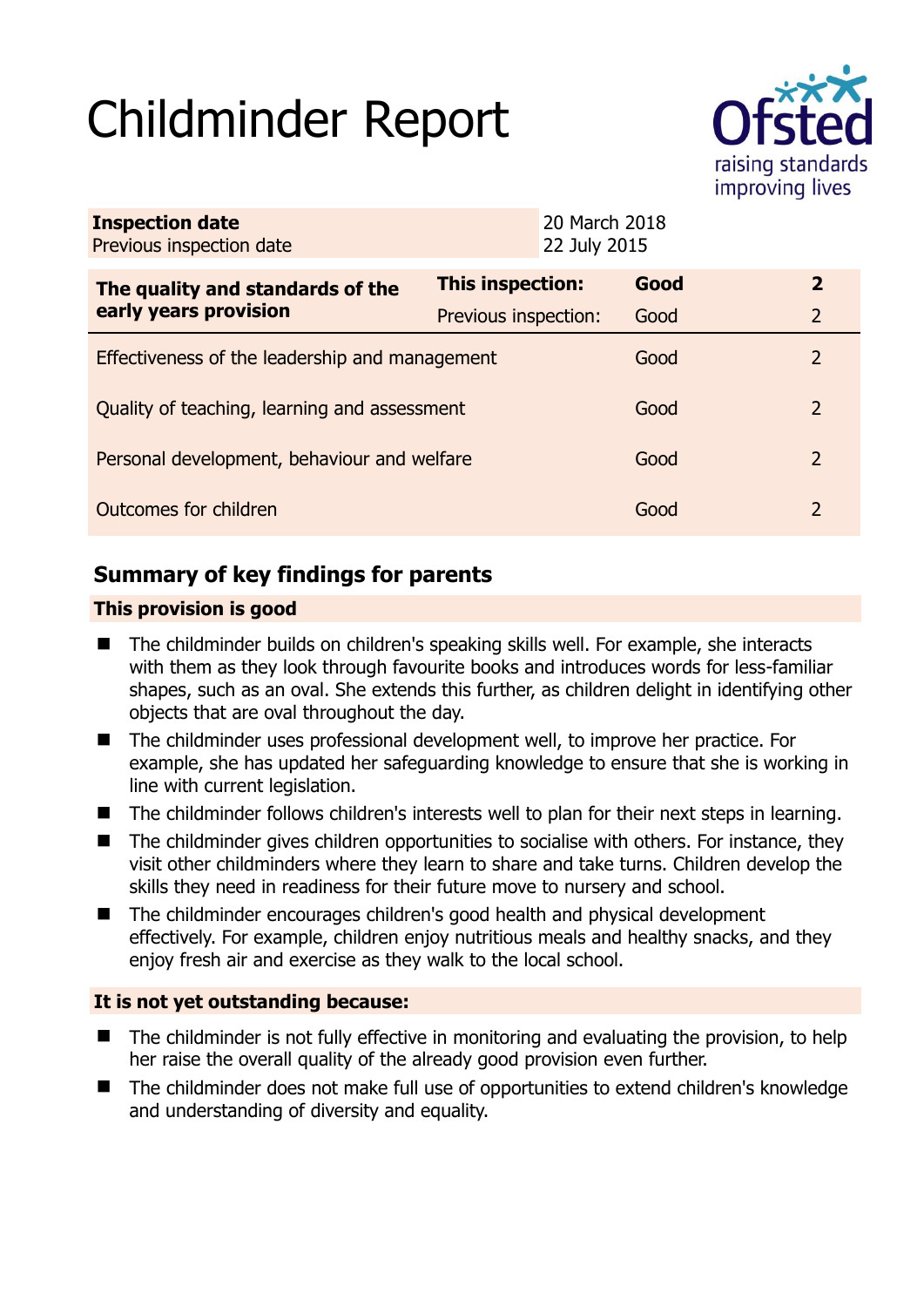## **What the setting needs to do to improve further**

#### **To further improve the quality of the early years provision the provider should:**

- **E** monitor and target areas for improvement even more precisely
- $\blacksquare$  improve opportunities for children to learn about diversity and disability.

#### **Inspection activities**

- The inspector observed the childminder interacting with the children.
- The inspector had discussions with the childminder about her practice, and children's learning and development.
- The inspector sampled documents, including children's records and other relevant documentation.
- The inspector carried out a joint evaluation of an activity with the childminder. She held discussions with her regarding children's learning and the impact of teaching on their progress.
- The inspector read comments from parents and took account of their views.

### **Inspector**

Claire Douglas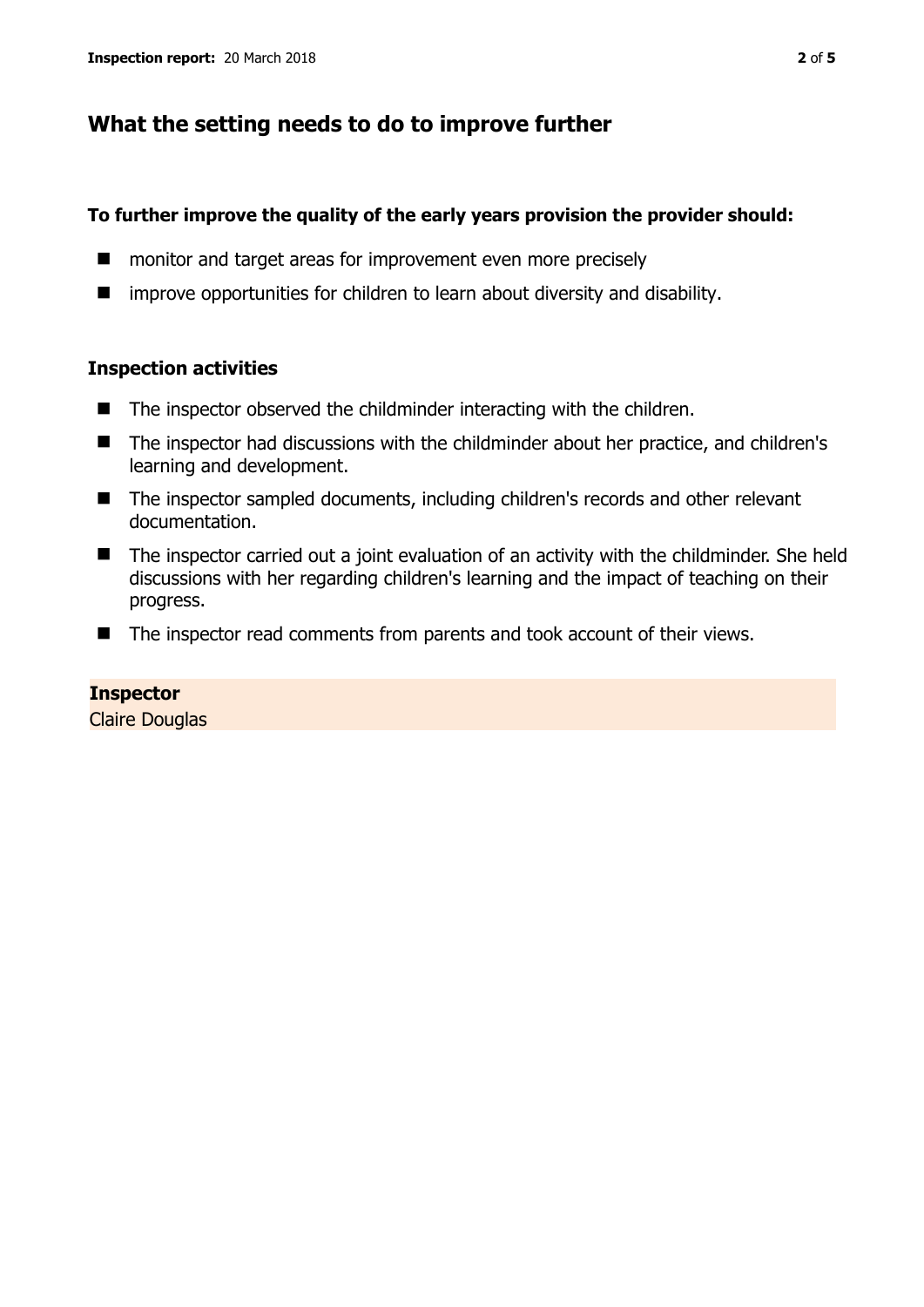## **Inspection findings**

#### **Effectiveness of the leadership and management is good**

Safeguarding is effective. The childminder understands a wide range of issues that may affect children's welfare and knows how to report any concerns. The childminder completes regular assessments of children's progress and shares the results with parents. She has developed effective partnerships with parents and involves them in their child's learning. Parents express positive feedback. For instance, they say that the childminder has shown great skill in developing children's enjoyment and discovery of language and letters. She is good at communicating what she is doing with children, so that parents can reinforce it at home, and vice versa. There is effective communication with other childcare providers and schools. This helps to provide a consistent approach to children's care and learning, and supports children well at times of change, such as starting school.

#### **Quality of teaching, learning and assessment is good**

The childminder encourages children's participation in activities by incorporating their interests. For example, children who show an interest in trains enjoy choosing a picture of a train to print and colour. The childminder supervises children closely and joins in with their play. This helps them to develop independence and self-esteem. The childminder ensures her planned activities cover specific areas of learning. For example, while looking at books together, children develop good concentration skills as they count and talk about the shapes and colours they can see. The childminder knows the children well and gathers detailed information from parents when children first attend.

#### **Personal development, behaviour and welfare are good**

Children are happy and confident within the childminder's home. They behave well. The childminder acts as a good role model and reminds children to be kind and respectful to one another. They respond positively towards her. Children gain an understanding of risk and take part in supervised activities that encourage them to explore resources safely. For example, children are eager to 'have a go' at balancing along a low wall, supported by the childminder when needed. Children develop independence well. For instance, they are keen to remove their own coat and shoes when arriving from pre-school, knowing that they will get praise for doing so. This helps to prepare them for school.

### **Outcomes for children are good**

Children are working comfortably within the range of development for their age. They are keen to participate in activities, pay attention and follow instructions well. Children are inquisitive. For instance, when learning about the lighthouse in a story, children enquired about its purpose. Children are eager to learn and have good levels of motivation.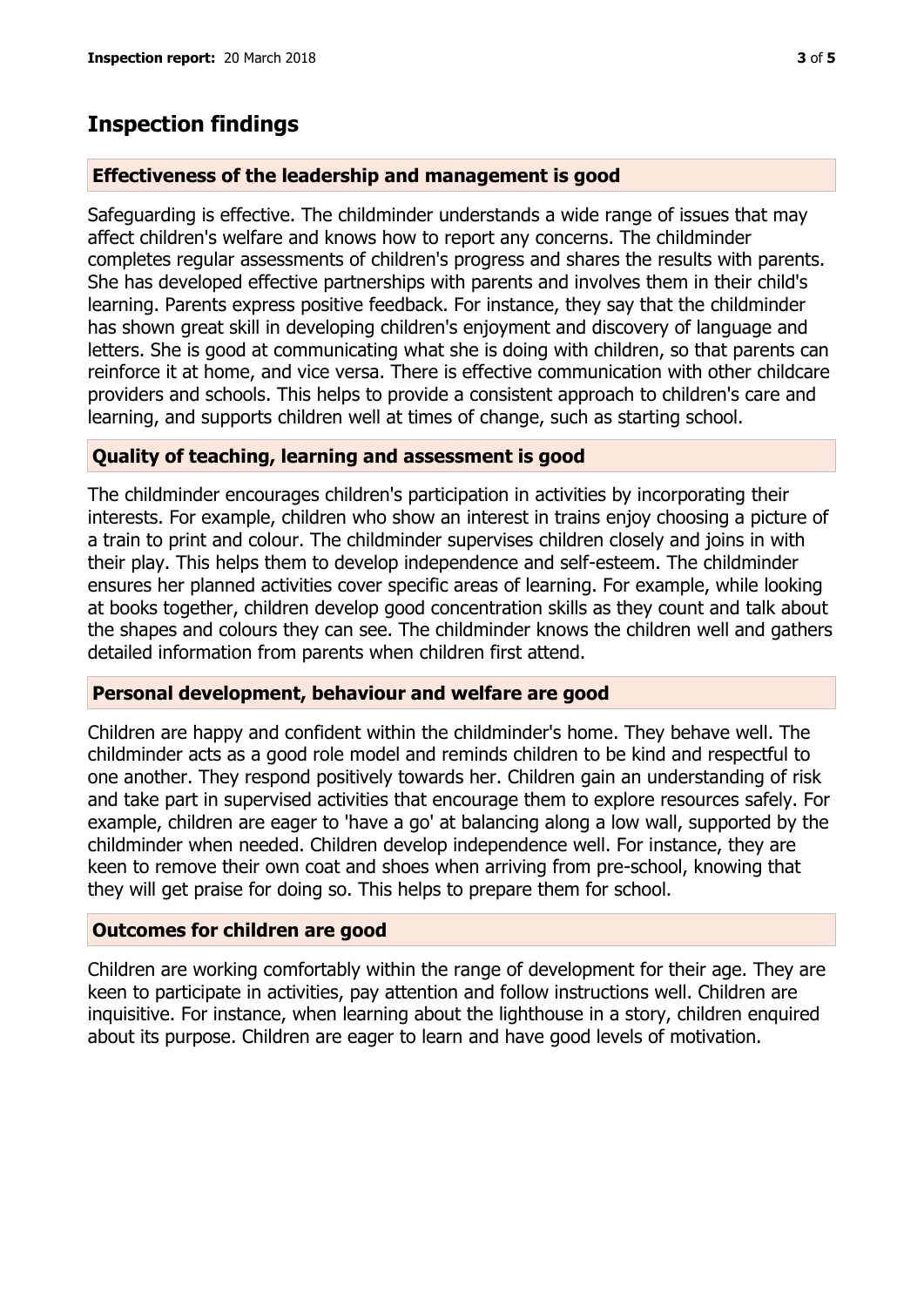## **Setting details**

| Unique reference number          | EY289555                                                                             |  |
|----------------------------------|--------------------------------------------------------------------------------------|--|
| <b>Local authority</b>           | <b>Bromley</b>                                                                       |  |
| <b>Inspection number</b>         | 1129104                                                                              |  |
| <b>Type of provision</b>         | Childminder                                                                          |  |
| Day care type                    | Childminder                                                                          |  |
| <b>Registers</b>                 | Early Years Register, Compulsory Childcare<br>Register, Voluntary Childcare Register |  |
| <b>Age range of children</b>     | $3 - 4$                                                                              |  |
| <b>Total number of places</b>    | 6                                                                                    |  |
| Number of children on roll       | $\overline{2}$                                                                       |  |
| <b>Name of registered person</b> |                                                                                      |  |
| Date of previous inspection      | 22 July 2015                                                                         |  |
| <b>Telephone number</b>          |                                                                                      |  |

The childminder registered in 2004. She lives in the London Borough of Bromley. She receives funding for the provision of free early years education for children aged three and four years. She provides childcare all day on Tuesday to Friday, for most of the year.

This inspection was carried out by Ofsted under sections 49 and 50 of the Childcare Act 2006 on the quality and standards of provision that is registered on the Early Years Register. The registered person must ensure that this provision complies with the statutory framework for children's learning, development and care, known as the early years foundation stage.

Any complaints about the inspection or the report should be made following the procedures set out in the guidance 'Complaints procedure: raising concerns and making complaints about Ofsted', which is available from Ofsted's website: www.gov.uk/government/organisations/ofsted. If you would like Ofsted to send you a copy of the guidance, please telephone 0300 123 4234, or email enquiries@ofsted.gov.uk.